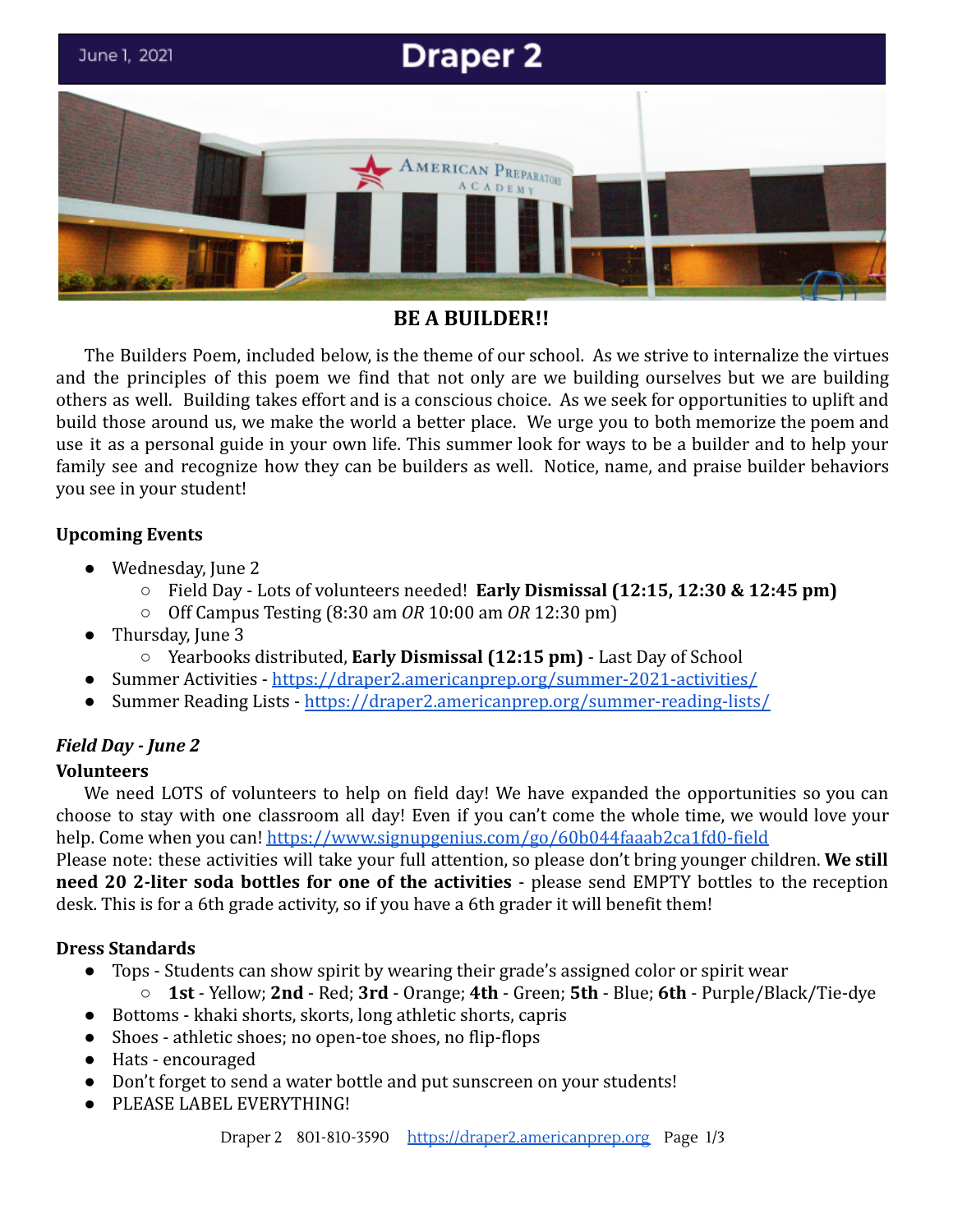# *Off Campus Testing - Reading, Math, Spelling - June 2*

If you have not already done so, please sign up for a time to have your off-campus student tested. <https://www.signupgenius.com/go/60b044faaab2ca1fd0-offcampus5>

## *Stay Sharp Summer Packets*

Each student will receive a "Summer Stay-Sharp" packet with work to be completed over the summer break. This is REQUIRED work that will be turned in on the first day of school (August 18). Directions and materials will be included in each packet.

- Off-Campus students will receive the packets on June 2.
- On-Campus students should have received their packets at the end of last week. If you have not received it, please reach out to your homeroom teacher.

**Why we do it -** Left unexercised, students' academic skills begin to slide and they lose the gains that they made during the school year. We have learned that with a minimal 1 hour of academic focus each weekday during the summer, students not only maintain their pre-summer levels, but come back to school having made steady gains! These students are ready to hit the ground running – with no wasted "catch-up" month at the beginning of the school year.

# **To Make This Fun and Successful, Keep These Things in Mind:**

- A little bit of work goes a long way. About one hour of academic focus during the summer is a big break from the school rigor, but still offers huge returns in students maintaining and progressing in their skill levels.
- Set a schedule. Get them in the habit of doing it at the same time each day. First thing in the morning may be the least distracting time. Be available to monitor and help them.
- Have set tasks. Help them organize their hour to include practice from all areas in the packet reading, math facts, test practice – whatever is included for that grade level.
- Meaningful motivation. At the beginning of the new school year, we will be celebrating with those students who complete their entire summer packet. Extra motivation from you during the summer may be needed - you know your students best.

# *What Your Grader Needs To Know - Book Exchange*

We want our students to have the current year WYGNTK book during the summer, especially for those who missed school due to COVID quarantines or were learning off-campus. If your student will not be returning to APA next year, including 6th graders going to Draper 3, we invite you to return the WYGNTK book to the school before the end of the year.

We will host a book exchange at the beginning of next school year.

## *Dockets & Name Badges*

Dockets and name tags will go home with your student(s) after Tuesday, June 1st. Please put them in a safe, secure place, one that you will remember. You will need to bring your docket back to school with you on Wednesday, August 18th.

If your dockets are torn or lost, we will have extras that can be purchased through the office. The docket alone is \$8.00 and the inside folders are \$2.00. If you need a complete replacement, the cost is \$10.00. A name tag is \$5.00 to replace.